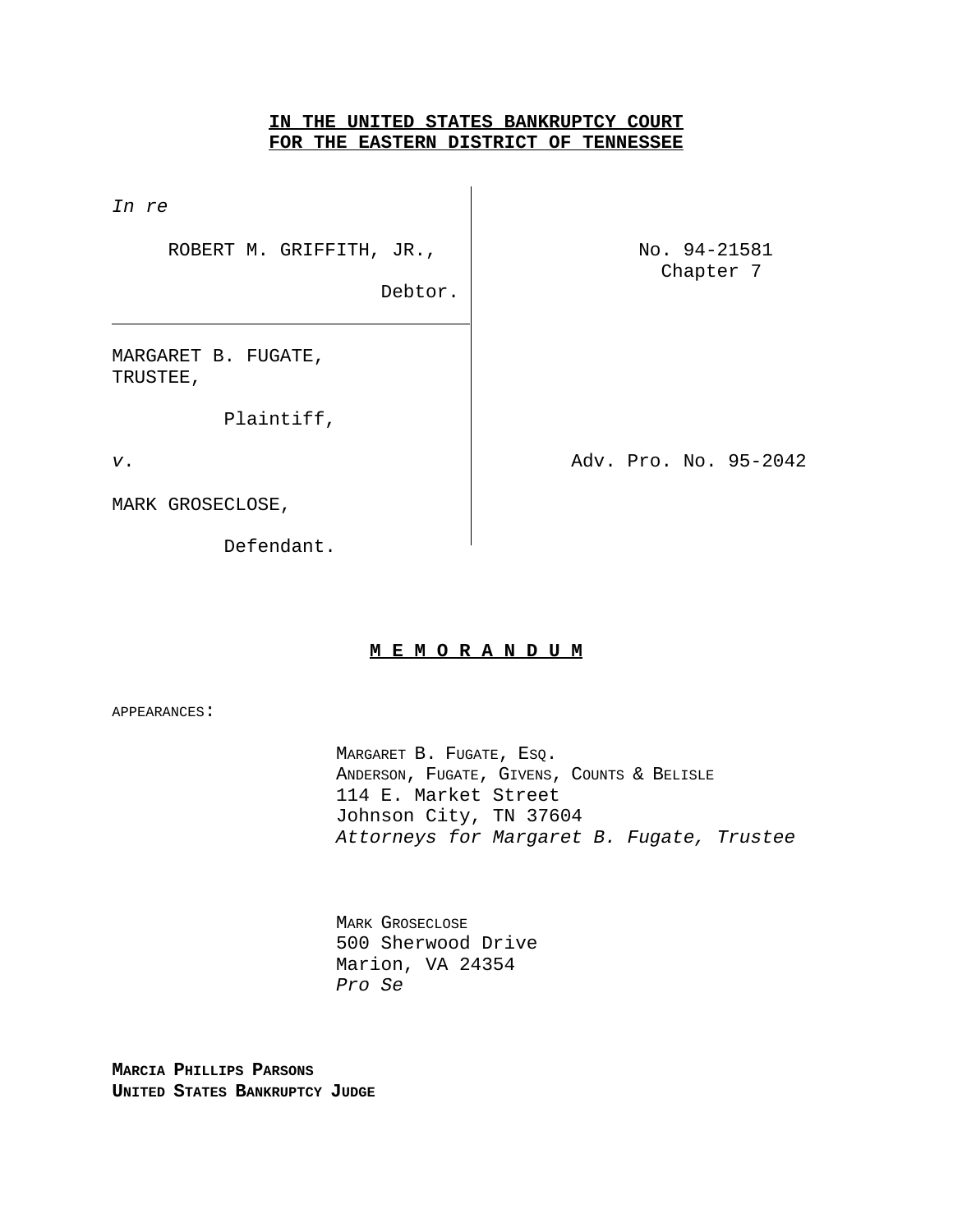This is an action by the chapter 7 trustee, Margaret B. Fugate (the "Trustee"), pursuant to 11 U.S.C. § 547(b), seeking the avoidance and recovery of an alleged preferential transfer to the defendant, Mark Groseclose. The Trustee has moved for summary judgment, asserting that there are no genuine issues of material fact in dispute and that she is entitled to judgment as a matter of law. To support the motion for summary judgment, the Trustee relies extensively upon exhibits attached to the motion which appear to be a copy of the defendant's handwritten response to the Trustee's request for production of documents and interrogatories along with copies of the documents produced, including purported correspondence from the defendant to the debtor and the Trustee. Neither the defendant's answers to the Trustee's interrogatories nor his response to the request for production of documents was filed with the court' and it appears that the defendant, who is appearing *pro se* in this proceeding, simply mailed his responses to the discovery requests directly to the Trustee. The defendant's answers to the interrogatories were not made under oath or signed by the defendant as required

Local Bankr. R. 10(a) provides that discovery documents \* such as interrogatories, requests for documents, requests for admissions, and responses or answers thereto shall not be filed with the clerk except by order of the court although relevant portions of these discovery documents may be filed in support of or in opposition to motions and for use at trial.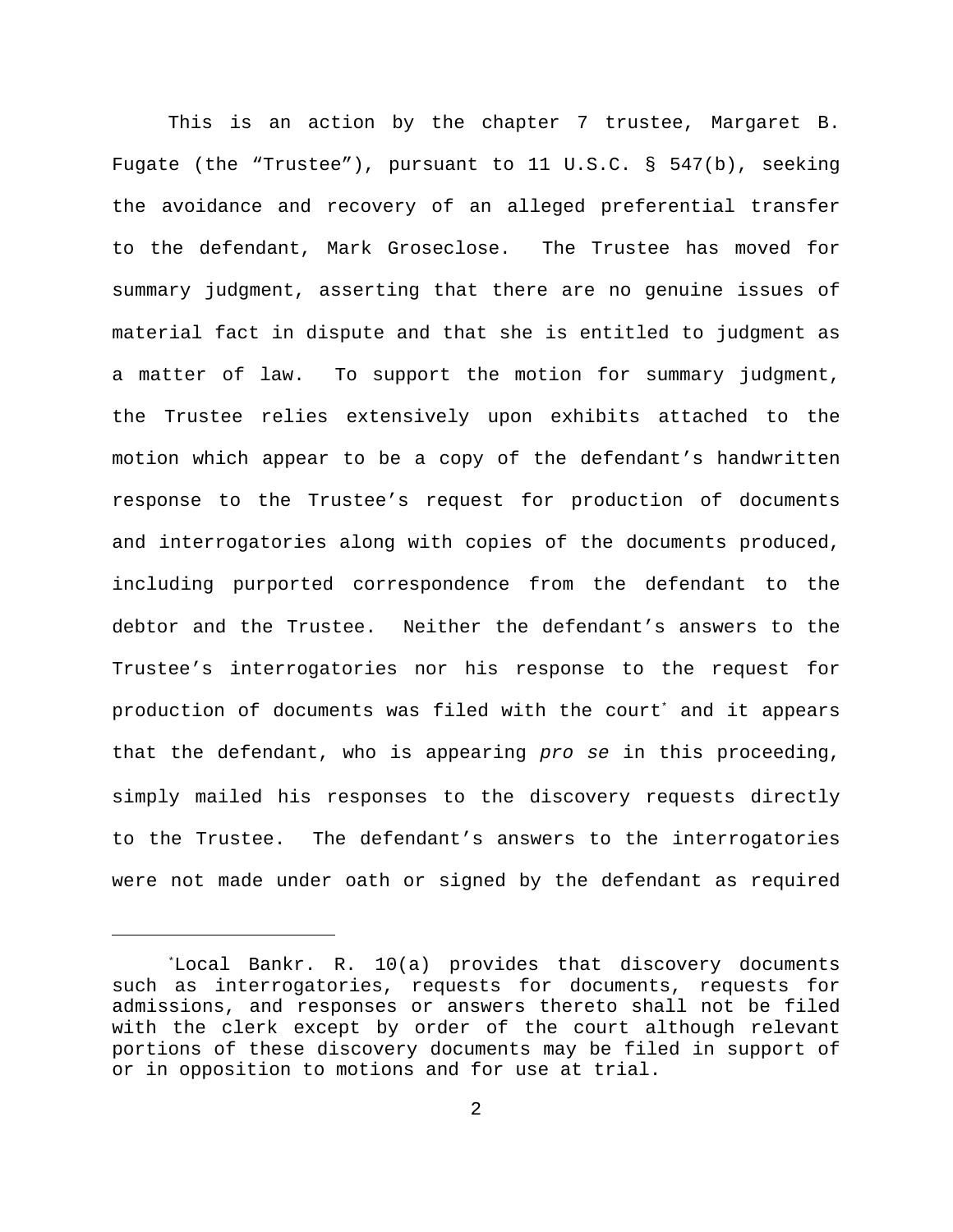by Fed. R. Civ. P. 33(b)(1) and (2), which is made applicable to this proceeding by Fed. R. Bankr. P. 7033. Nor have the defendant's responses to the Trustee's discovery requests been presented by affidavit.

Under Fed. R. Civ. P. 56(c), as incorporated by Fed. R. Bankr. P. 7056, summary judgment is proper "if the pleadings, depositions, answers to interrogatories, and admissions on file, together with the affidavits, if any, show that there is no genuine issue as to any material fact and that the moving party is entitled to a judgment as a matter of law." *Nolla Morell v. Riefkohl*, 651 F. Supp. 134, 139 (D.P.R. 1986). Thus, Rule 56(c) clearly contemplates that the court may consider answers to interrogatories in making a determination as to the existence of a genuine issue of material fact. In order for answers to interrogatories to constitute competent summary judgment evidence, however, the discovery responses must satisfy the other requirements in Rule 56 and contain admissible evidence. 10A CHARLES A. WRIGHT, ARTHUR R. MILLER & MARY K. KANE, FEDERAL PRACTICE AND PROCEDURE § 2722 (1983).

Answers to interrogatories which are unsworn and unverified as required by Fed. R. Civ. P. 33(b)(1) and (2) are not competent evidence in ruling on a motion for summary judgment. *See Brady v. Blue Cross and Blue Shield of Texas, Inc.*, 767 F.

3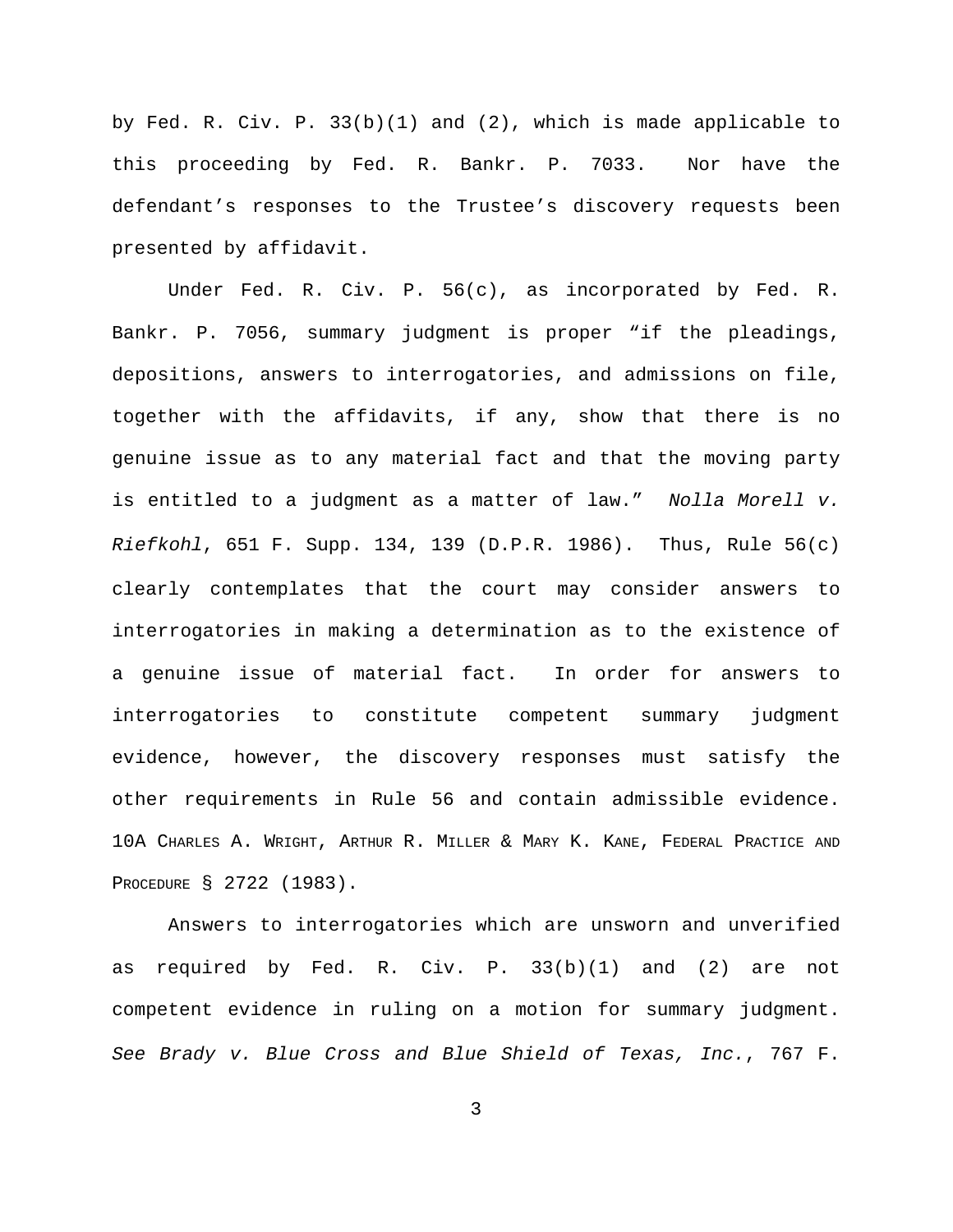Supp. 131, 135 (N.D. Tex. 1991). For the unsworn responses to be admissible and considered by this court, the defendant's correspondence to the Trustee in which the responses were included must be authenticated by and attached to an affidavit meeting the requirements of Fed. R. Civ. P. 56(e) and the affidavit must be made by a person through whom the exhibits could be admitted into evidence. *See* CHARLES A. WRIGHT, ARTHUR R. MILLER & MARY K. KANE, FEDERAL PRACTICE AND PROCEDURE § 2722 (1983); *Nolla Morell v. Riefkohl*, 651 F. Supp. at 139-140; *Hood v. Burnett*, 51 F.R.D. 477, 478 (N.D. Ga. 1971)(where documents attached to the defendant's brief were neither certified nor supported by appropriate affidavit, they may not be properly considered by the court as a basis for a grant of summary judgment).

The Trustee relies upon the defendant's unverified responses to interrogatories and the other unsworn documents to establish several of the various elements of a § 547 preferential transfer. However, because these responses and documents were neither sworn to nor accompanied by an affidavit attesting to their validity, these documents are inadmissible under Fed. R. Civ. P. 56(e) and Fed. R. Evid. 901. Therefore, they do not provide competent evidence in support of the Trustee's motion for summary judgment. Since there is no other evidence before the court to conclude that all the elements of 11 U.S.C. §

4